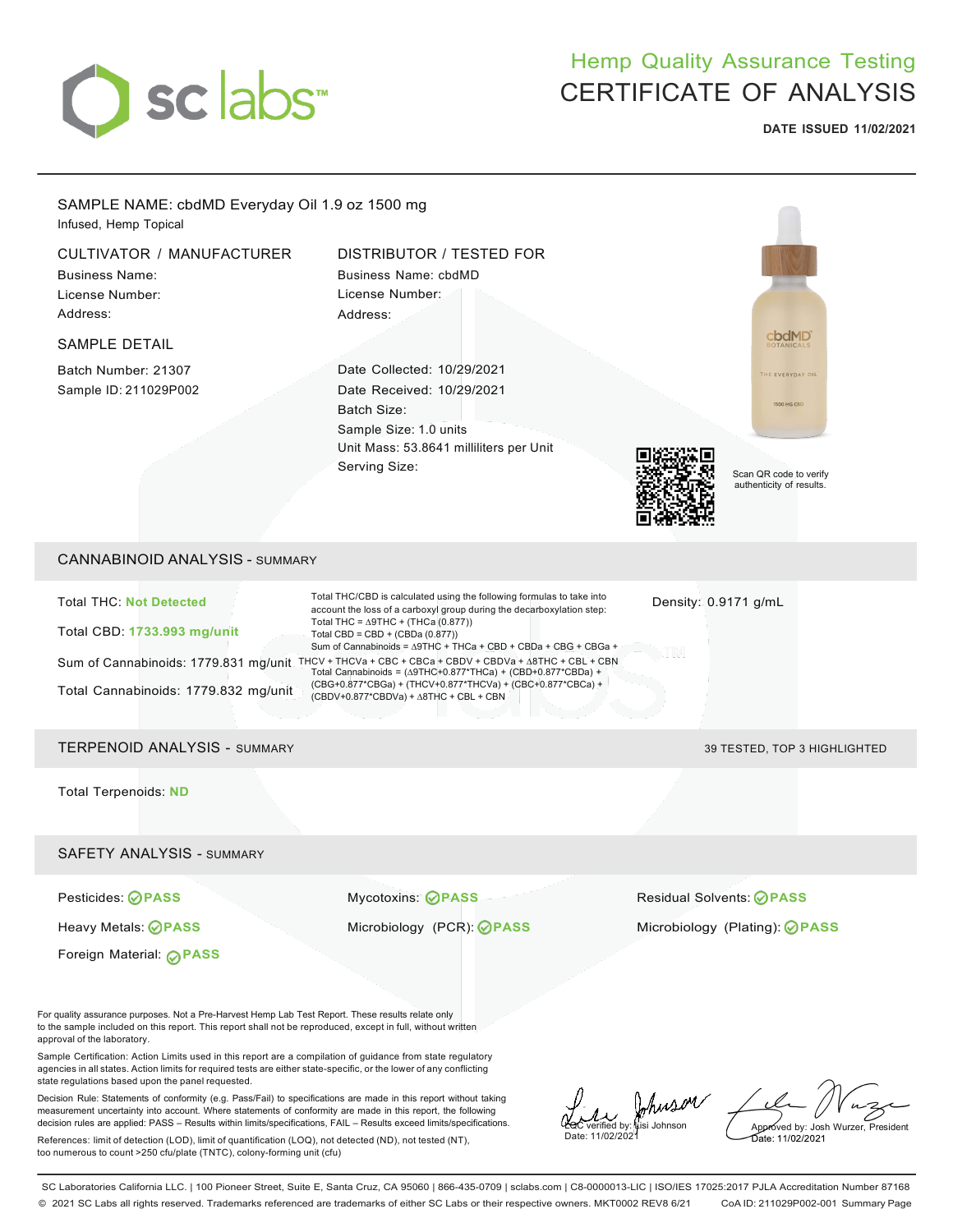# sclabs

## Hemp Quality Assurance Testing CERTIFICATE OF ANALYSIS

**CBDMD EVERYDAY OIL 1.9 OZ 1500 MG | DATE ISSUED 11/02/2021**



Tested by high-performance liquid chromatography with diode-array detection (HPLC-DAD).

**Method:** QSP 1157 - Analysis of Cannabinoids by HPLC-DAD

TOTAL THC: **Not Detected**

Total THC (∆9THC+0.877\*THCa)

## TOTAL CBD: **1733.993 mg/unit**

Total CBD (CBD+0.877\*CBDa)

### TOTAL CANNABINOIDS: 1779.832 mg/unit

Total Cannabinoids (Total THC) + (Total CBD) + (Total CBG) + (Total THCV) + (Total CBC) + (Total CBDV) + ∆8THC + CBL + CBN

### TOTAL CBG: 27.902 mg/unit Total CBG (CBG+0.877\*CBGa)

TOTAL THCV: ND Total THCV (THCV+0.877\*THCVa)

TOTAL CBC: ND Total CBC (CBC+0.877\*CBCa)

TOTAL CBDV: <LOQ Total CBDV (CBDV+0.877\*CBDVa)

| <b>COMPOUND</b>            | LOD/LOQ<br>(mg/mL) | <b>MEASUREMENT</b><br><b>UNCERTAINTY (mg/mL)</b> | <b>RESULT</b><br>(mg/mL)                        | <b>RESULT</b><br>$(\% )$ |
|----------------------------|--------------------|--------------------------------------------------|-------------------------------------------------|--------------------------|
| <b>CBD</b>                 | 0.080/0.220        | ± 1.5420                                         | 32.192                                          | 3.5102                   |
| <b>CBG</b>                 | 0.040/0.120        | ± 0.0322                                         | 0.518                                           | 0.0565                   |
| <b>CBN</b>                 | 0.020/0.140        | ± 0.0123                                         | 0.333                                           | 0.0363                   |
| <b>CBDV</b>                | 0.040/0.240        | N/A                                              | <loq< th=""><th><loq< th=""></loq<></th></loq<> | <loq< th=""></loq<>      |
| <b>A9THC</b>               | 0.040/0.280        | N/A                                              | <b>ND</b>                                       | <b>ND</b>                |
| A8THC                      | 0.20/0.40          | N/A                                              | <b>ND</b>                                       | <b>ND</b>                |
| <b>THCa</b>                | 0.020/0.100        | N/A                                              | <b>ND</b>                                       | <b>ND</b>                |
| <b>THCV</b>                | 0.040/0.240        | N/A                                              | <b>ND</b>                                       | <b>ND</b>                |
| <b>THCVa</b>               | 0.040/0.380        | N/A                                              | <b>ND</b>                                       | <b>ND</b>                |
| <b>CBDa</b>                | 0.020/0.520        | N/A                                              | <b>ND</b>                                       | <b>ND</b>                |
| <b>CBDVa</b>               | 0.020/0.360        | N/A                                              | <b>ND</b>                                       | <b>ND</b>                |
| <b>CBGa</b>                | 0.040/0.140        | N/A                                              | <b>ND</b>                                       | <b>ND</b>                |
| <b>CBL</b>                 | 0.060/0.200        | N/A                                              | <b>ND</b>                                       | <b>ND</b>                |
| <b>CBC</b>                 | 0.060/0.200        | N/A                                              | <b>ND</b>                                       | <b>ND</b>                |
| <b>CBCa</b>                | 0.020/0.300        | N/A                                              | <b>ND</b>                                       | <b>ND</b>                |
| <b>SUM OF CANNABINOIDS</b> |                    |                                                  | 33.043 mg/mL                                    | 3.603%                   |

### Unit Mass: 53.8641 milliliters per Unit

| Δ9THC per Unit                     | <b>ND</b>        |
|------------------------------------|------------------|
| <b>Total THC per Unit</b>          | <b>ND</b>        |
| <b>CBD per Unit</b>                | 1733.993 mg/unit |
| <b>Total CBD per Unit</b>          | 1733.993 mg/unit |
| Sum of Cannabinoids per Unit       | 1779.831 mg/unit |
| <b>Total Cannabinoids per Unit</b> | 1779.832 mg/unit |

### **DENSITY TEST RESULT**

0.9171 g/mL

Tested 10/31/2021

**Method:** QSP 7870 - Sample Preparation

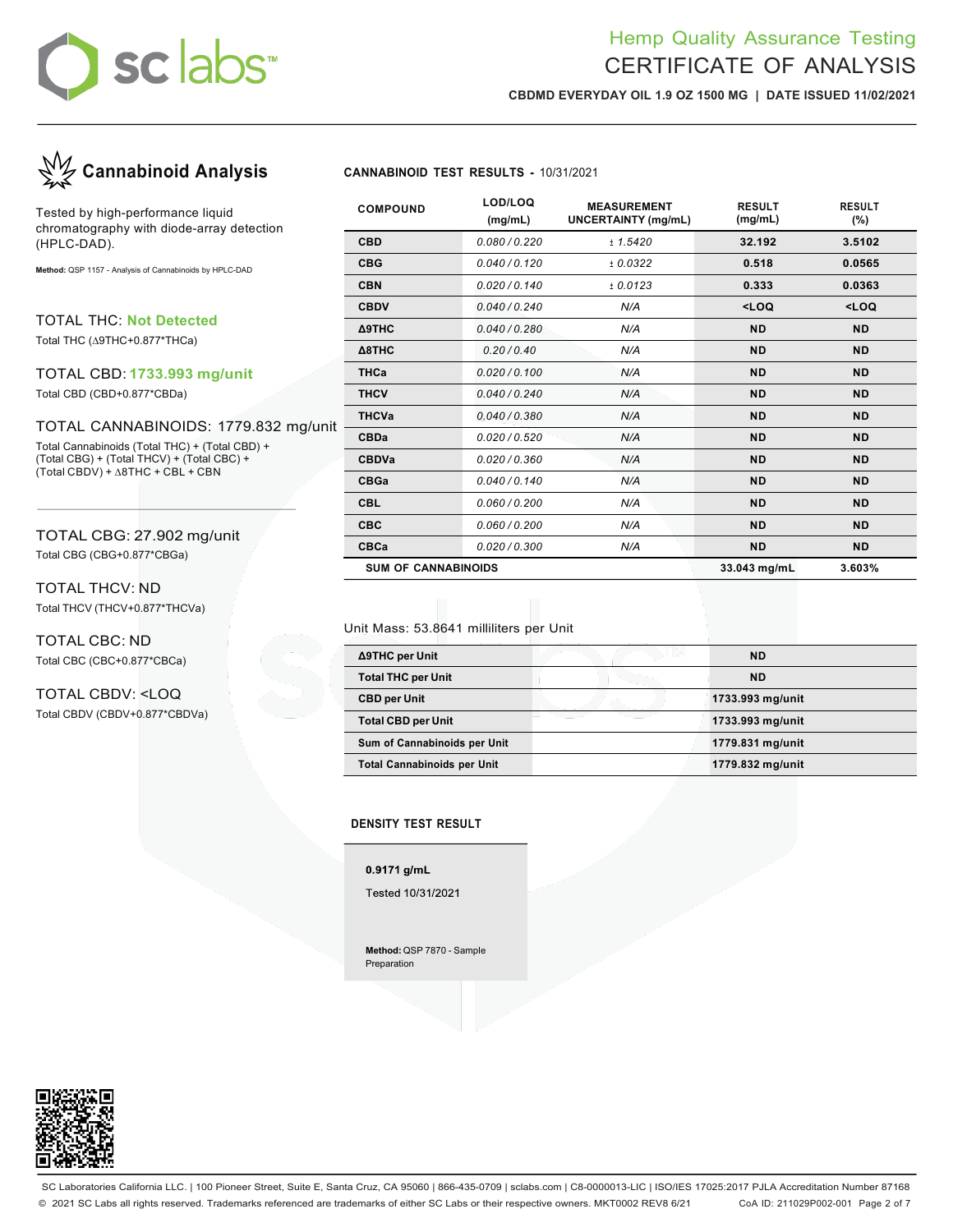# sc labs™

## Hemp Quality Assurance Testing CERTIFICATE OF ANALYSIS

**CBDMD EVERYDAY OIL 1.9 OZ 1500 MG | DATE ISSUED 11/02/2021**

# **Terpenoid Analysis TERPENOID TEST RESULTS -** 10/30/2021

Terpene analysis utilizing gas chromatographyflame ionization detection (GC-FID).

**Method:** QSP 1192 - Analysis of Terpenoids by GC-FID

| <b>COMPOUND</b>            | LOD/LOQ<br>(mg/g) | <b>MEASUREMENT</b><br>UNCERTAINTY (mg/g) | <b>RESULT</b><br>(mg/g) | <b>RESULT</b><br>$(\% )$ |
|----------------------------|-------------------|------------------------------------------|-------------------------|--------------------------|
| $\alpha$ Pinene            | 0.005/0.017       | N/A                                      | <b>ND</b>               | <b>ND</b>                |
| Camphene                   | 0.005/0.015       | N/A                                      | <b>ND</b>               | <b>ND</b>                |
| <b>Sabinene</b>            | 0.004/0.014       | N/A                                      | <b>ND</b>               | <b>ND</b>                |
| <b>B</b> Pinene            | 0.004 / 0.014     | N/A                                      | <b>ND</b>               | <b>ND</b>                |
| <b>Myrcene</b>             | 0.008 / 0.025     | N/A                                      | <b>ND</b>               | <b>ND</b>                |
| $\alpha$ Phellandrene      | 0.006 / 0.020     | N/A                                      | <b>ND</b>               | <b>ND</b>                |
| 3 Carene                   | 0.005/0.018       | N/A                                      | <b>ND</b>               | <b>ND</b>                |
| $\alpha$ Terpinene         | 0.005/0.017       | N/A                                      | <b>ND</b>               | <b>ND</b>                |
| p-Cymene                   | 0.005/0.016       | N/A                                      | <b>ND</b>               | <b>ND</b>                |
| Limonene                   | 0.005/0.016       | N/A                                      | <b>ND</b>               | <b>ND</b>                |
| Eucalyptol                 | 0.006 / 0.018     | N/A                                      | <b>ND</b>               | <b>ND</b>                |
| Ocimene                    | 0.011/0.038       | N/A                                      | <b>ND</b>               | <b>ND</b>                |
| $\gamma$ Terpinene         | 0.006/0.018       | N/A                                      | <b>ND</b>               | <b>ND</b>                |
| Sabinene Hydrate           | 0.006/0.022       | N/A                                      | <b>ND</b>               | <b>ND</b>                |
| Fenchone                   | 0.009/0.028       | N/A                                      | <b>ND</b>               | <b>ND</b>                |
| <b>Terpinolene</b>         | 0.008 / 0.026     | N/A                                      | <b>ND</b>               | <b>ND</b>                |
| Linalool                   | 0.009/0.032       | N/A                                      | <b>ND</b>               | <b>ND</b>                |
| Fenchol                    | 0.010 / 0.034     | N/A                                      | <b>ND</b>               | <b>ND</b>                |
| (-)-Isopulegol             | 0.005/0.016       | N/A                                      | <b>ND</b>               | <b>ND</b>                |
| Camphor                    | 0.006/0.019       | s Jil Vul<br>N/A                         | <b>ND</b>               | <b>ND</b>                |
| Isoborneol                 | 0.004/0.012       | N/A                                      | <b>ND</b>               | <b>ND</b>                |
| <b>Borneol</b>             | 0.005/0.016       | N/A                                      | <b>ND</b>               | <b>ND</b>                |
| <b>Menthol</b>             | 0.008/0.025       | N/A                                      | <b>ND</b>               | <b>ND</b>                |
| <b>Terpineol</b>           | 0.016/0.055       | N/A                                      | <b>ND</b>               | <b>ND</b>                |
| Nerol                      | 0.003/0.011       | N/A                                      | <b>ND</b>               | <b>ND</b>                |
| <b>Citronellol</b>         | 0.003/0.010       | N/A                                      | <b>ND</b>               | <b>ND</b>                |
| $R-(+)$ -Pulegone          | 0.003/0.011       | N/A                                      | <b>ND</b>               | <b>ND</b>                |
| Geraniol                   | 0.002 / 0.007     | N/A                                      | <b>ND</b>               | <b>ND</b>                |
| <b>Geranyl Acetate</b>     | 0.004/0.014       | N/A                                      | <b>ND</b>               | <b>ND</b>                |
| $\alpha$ Cedrene           | 0.005/0.016       | N/A                                      | <b>ND</b>               | <b>ND</b>                |
| $\beta$ Caryophyllene      | 0.004 / 0.012     | N/A                                      | ND                      | ND                       |
| trans- $\beta$ -Farnesene  | 0.008 / 0.025     | N/A                                      | <b>ND</b>               | <b>ND</b>                |
| $\alpha$ Humulene          | 0.009 / 0.029     | N/A                                      | <b>ND</b>               | <b>ND</b>                |
| Valencene                  | 0.009 / 0.030     | N/A                                      | <b>ND</b>               | <b>ND</b>                |
| Nerolidol                  | 0.009/0.028       | N/A                                      | <b>ND</b>               | <b>ND</b>                |
| <b>Caryophyllene Oxide</b> | 0.010 / 0.033     | N/A                                      | ND                      | <b>ND</b>                |
| Guaiol                     | 0.009/0.030       | N/A                                      | <b>ND</b>               | <b>ND</b>                |
| Cedrol                     | 0.008 / 0.027     | N/A                                      | <b>ND</b>               | <b>ND</b>                |
| $\alpha$ Bisabolol         | 0.008 / 0.026     | N/A                                      | <b>ND</b>               | <b>ND</b>                |
| <b>TOTAL TERPENOIDS</b>    |                   |                                          | <b>ND</b>               | ND                       |



SC Laboratories California LLC. | 100 Pioneer Street, Suite E, Santa Cruz, CA 95060 | 866-435-0709 | sclabs.com | C8-0000013-LIC | ISO/IES 17025:2017 PJLA Accreditation Number 87168 © 2021 SC Labs all rights reserved. Trademarks referenced are trademarks of either SC Labs or their respective owners. MKT0002 REV8 6/21 CoA ID: 211029P002-001 Page 3 of 7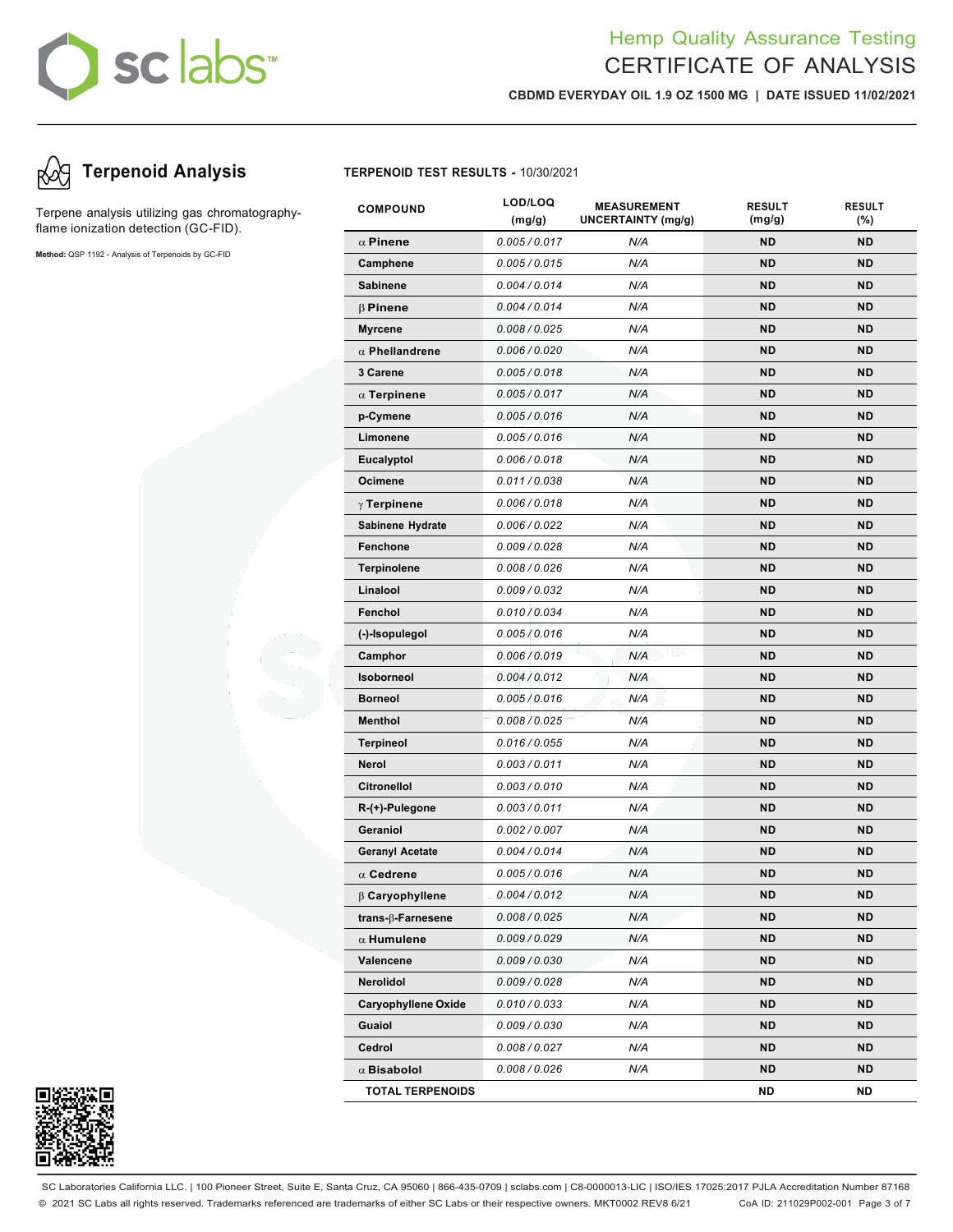# sc labs™

## Hemp Quality Assurance Testing CERTIFICATE OF ANALYSIS

**CBDMD EVERYDAY OIL 1.9 OZ 1500 MG | DATE ISSUED 11/02/2021**

Pesticide and plant growth regulator analysis utilizing high-performance liquid chromatography-mass spectrometry (HPLC-MS) or gas chromatography-mass spectrometry (GC-MS).

\*GC-MS utilized where indicated.

**Method:** QSP 1212 - Analysis of Pesticides and Mycotoxins by LC-MS or QSP 1213 - Analysis of Pesticides by GC-MS

*Exclusions1 see last page*

*Exclusions2 see last page*



| <b>COMPOUND</b>          | LOD/LOQ<br>$(\mu g/g)$ | <b>ACTION LIMIT</b><br>$(\mu g/g)$ | <b>MEASUREMENT</b><br>UNCERTAINTY (µg/g) | <b>RESULT</b><br>$(\mu g/g)$ | <b>RESULT</b> |
|--------------------------|------------------------|------------------------------------|------------------------------------------|------------------------------|---------------|
| <b>Abamectin</b>         | 0.03/0.10              | 0.3                                | N/A                                      | ND                           | <b>PASS</b>   |
| Acephate                 | 0.02 / 0.07            | 5                                  | N/A                                      | <b>ND</b>                    | <b>PASS</b>   |
| Acequinocyl              | 0.02 / 0.07            | 4                                  | N/A                                      | <b>ND</b>                    | <b>PASS</b>   |
| Acetamiprid              | 0.02 / 0.05            | 5                                  | N/A                                      | ND                           | <b>PASS</b>   |
| <b>Aldicarb</b>          | 0.03/0.08              | ≥ LOD                              | N/A                                      | ND                           | <b>PASS</b>   |
| Azoxystrobin             | 0.02 / 0.07            | 40                                 | N/A                                      | ND                           | <b>PASS</b>   |
| <b>Bifenazate</b>        | 0.01/0.04              | 5                                  | N/A                                      | ND                           | <b>PASS</b>   |
| <b>Bifenthrin</b>        | 0.02 / 0.05            | 0.5                                | N/A                                      | <b>ND</b>                    | <b>PASS</b>   |
| <b>Boscalid</b>          | 0.03/0.09              | 10                                 | N/A                                      | ND                           | <b>PASS</b>   |
| Captan                   | 0.19/0.57              | 5                                  | N/A                                      | ND                           | <b>PASS</b>   |
| Carbaryl                 | 0.02 / 0.06            | 0.5                                | N/A                                      | ND                           | <b>PASS</b>   |
| Carbofuran               | 0.02 / 0.05            | $2$ LOD                            | N/A                                      | ND                           | <b>PASS</b>   |
| Chlorantraniliprole      | 0.04/0.12              | 40                                 | N/A                                      | ND                           | <b>PASS</b>   |
| Chlordane*               | 0.03/0.08              | ≥ LOD                              | N/A                                      | <b>ND</b>                    | <b>PASS</b>   |
| Chlorfenapyr*            | 0.03/0.10              | ≥ LOD                              | N/A                                      | ND                           | <b>PASS</b>   |
| <b>Chlorpyrifos</b>      | 0.02 / 0.06            | ≥ LOD                              | N/A                                      | ND                           | <b>PASS</b>   |
| Clofentezine             | 0.03/0.09              | 0.5                                | N/A                                      | ND                           | <b>PASS</b>   |
| Coumaphos                | 0.02 / 0.07            | ≥ LOD                              | N/A                                      | ND                           | <b>PASS</b>   |
| Cyfluthrin               | 0.12/0.38              | $\mathbf{1}$                       | N/A                                      | ND                           | <b>PASS</b>   |
| Cypermethrin             | 0.11/0.32              | $\mathbf{1}$                       | u uwu<br>N/A                             | <b>ND</b>                    | <b>PASS</b>   |
| Daminozide               | 0.02 / 0.07            | $2$ LOD                            | N/A                                      | ND                           | <b>PASS</b>   |
| <b>DDVP</b> (Dichlorvos) | 0.03/0.09              | $2$ LOD                            | N/A                                      | ND                           | <b>PASS</b>   |
| <b>Diazinon</b>          | 0.02 / 0.05            | 0.2                                | N/A                                      | ND                           | <b>PASS</b>   |
| <b>Dimethoate</b>        | 0.03/0.08              | ≥ LOD                              | N/A                                      | ND                           | <b>PASS</b>   |
| Dimethomorph             | 0.03 / 0.09            | 20                                 | N/A                                      | ND                           | <b>PASS</b>   |
| Ethoprop(hos)            | 0.03/0.10              | ≥ LOD                              | N/A                                      | ND                           | <b>PASS</b>   |
| <b>Etofenprox</b>        | 0.02 / 0.06            | ≥ LOD                              | N/A                                      | ND                           | <b>PASS</b>   |
| <b>Etoxazole</b>         | 0.02 / 0.06            | 1.5                                | N/A                                      | ND                           | <b>PASS</b>   |
| Fenhexamid               | 0.03/0.09              | 10                                 | N/A                                      | ND                           | <b>PASS</b>   |
| Fenoxycarb               | 0.03/0.08              | ≥ LOD                              | N/A                                      | ND                           | <b>PASS</b>   |
| Fenpyroximate            | 0.02 / 0.06            | 2                                  | N/A                                      | ND                           | <b>PASS</b>   |
| Fipronil                 | 0.03 / 0.08            | ≥ LOD                              | N/A                                      | <b>ND</b>                    | <b>PASS</b>   |
| Flonicamid               | 0.03/0.10              | $\overline{c}$                     | N/A                                      | <b>ND</b>                    | <b>PASS</b>   |
| Fludioxonil              | 0.03/0.10              | 30                                 | N/A                                      | ND                           | PASS          |
| Hexythiazox              | 0.02 / 0.07            | $\overline{c}$                     | N/A                                      | ND                           | <b>PASS</b>   |
| Imazalil                 | 0.02 / 0.06            | $2$ LOD                            | N/A                                      | ND                           | <b>PASS</b>   |
| Imidacloprid             | 0.04/0.11              | 3                                  | N/A                                      | ND                           | PASS          |
| Kresoxim-methyl          | 0.02 / 0.07            | $\mathbf{1}$                       | N/A                                      | ND                           | <b>PASS</b>   |
| <b>Malathion</b>         | 0.03 / 0.09            | 5                                  | N/A                                      | <b>ND</b>                    | PASS          |
| Metalaxyl                | 0.02 / 0.07            | 15                                 | N/A                                      | ND                           | PASS          |
| Methiocarb               | 0.02 / 0.07            | ≥ LOD                              | N/A                                      | ND                           | <b>PASS</b>   |



Continued on next page

SC Laboratories California LLC. | 100 Pioneer Street, Suite E, Santa Cruz, CA 95060 | 866-435-0709 | sclabs.com | C8-0000013-LIC | ISO/IES 17025:2017 PJLA Accreditation Number 87168 © 2021 SC Labs all rights reserved. Trademarks referenced are trademarks of either SC Labs or their respective owners. MKT0002 REV8 6/21 CoA ID: 211029P002-001 Page 4 of 7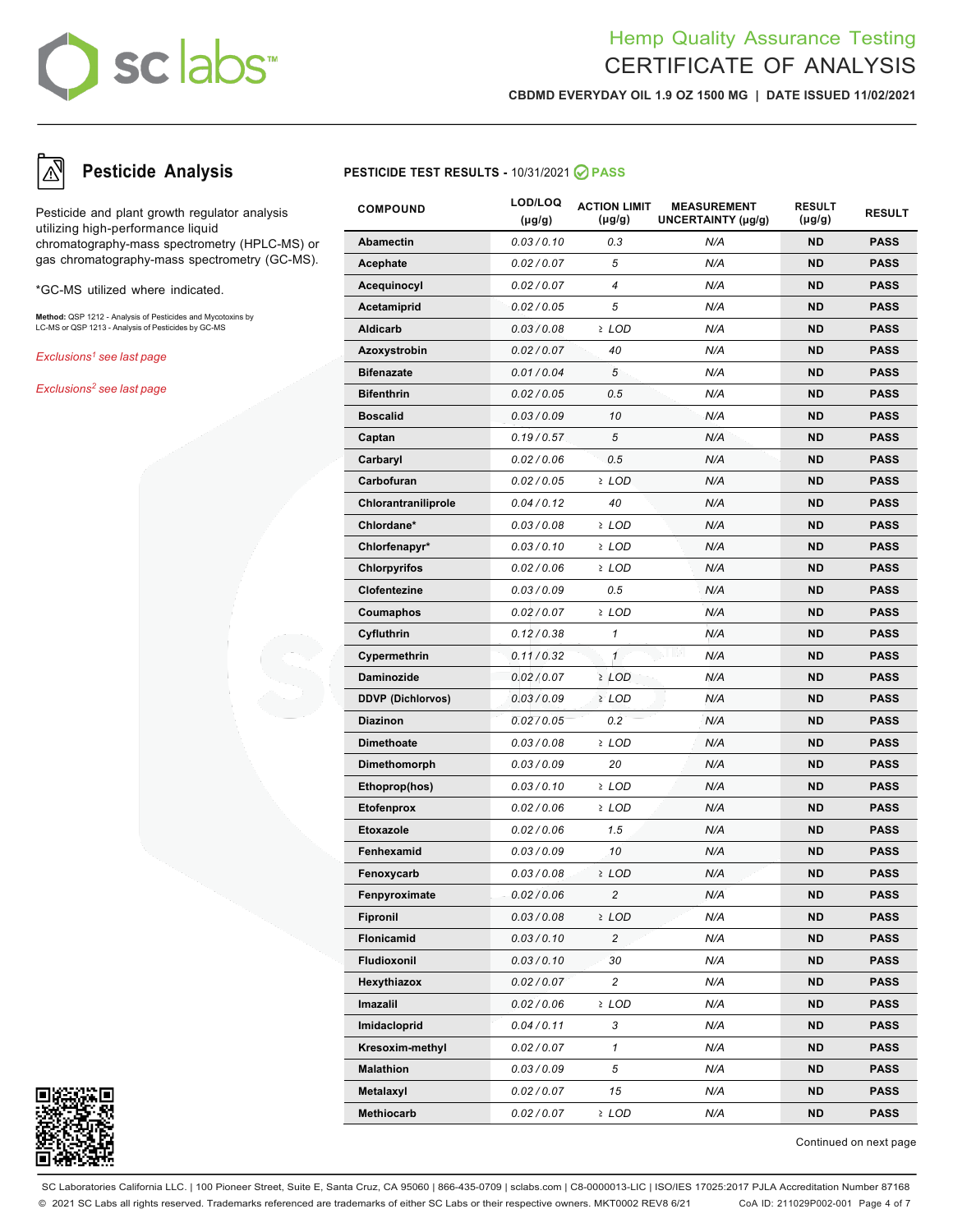# sclabs<sup>®</sup>

## Hemp Quality Assurance Testing CERTIFICATE OF ANALYSIS

**CBDMD EVERYDAY OIL 1.9 OZ 1500 MG | DATE ISSUED 11/02/2021**



Pesticide and plant growth regulator analysis utilizing high-performance liquid chromatography-mass spectrometry (HPLC-MS) or gas chromatography-mass spectrometry (GC-MS).

\*GC-MS utilized where indicated.

**Method:** QSP 1212 - Analysis of Pesticides and Mycotoxins by LC-MS or QSP 1213 - Analysis of Pesticides by GC-MS

Mycotoxin analysis utilizing high-performance liquid chromatography-mass spectrometry

**Method:** QSP 1212 - Analysis of Pesticides and Mycotoxins by

## **Pesticide Analysis** *Continued* **PESTICIDE TEST RESULTS -** 10/31/2021 *continued* **PASS**

| <b>COMPOUND</b>          | LOD/LOQ<br>$(\mu g/g)$ | <b>ACTION LIMIT</b><br>$(\mu g/g)$ | <b>MEASUREMENT</b><br>UNCERTAINTY (µg/g) | <b>RESULT</b><br>$(\mu g/g)$ | <b>RESULT</b> |
|--------------------------|------------------------|------------------------------------|------------------------------------------|------------------------------|---------------|
| Methomyl                 | 0.03/0.10              | 0.1                                | N/A                                      | <b>ND</b>                    | <b>PASS</b>   |
| <b>Methyl parathion</b>  | 0.03/0.10              | $2$ LOD                            | N/A                                      | <b>ND</b>                    | <b>PASS</b>   |
| <b>Mevinphos</b>         | 0.03/0.09              | ≥ LOD                              | N/A                                      | <b>ND</b>                    | <b>PASS</b>   |
| Myclobutanil             | 0.03/0.09              | 9                                  | N/A                                      | <b>ND</b>                    | <b>PASS</b>   |
| <b>Naled</b>             | 0.02 / 0.07            | 0.5                                | N/A                                      | <b>ND</b>                    | <b>PASS</b>   |
| Oxamyl                   | 0.04/0.11              | 0.2                                | N/A                                      | <b>ND</b>                    | <b>PASS</b>   |
| Paclobutrazol            | 0.02 / 0.05            | $\geq$ LOD                         | N/A                                      | <b>ND</b>                    | <b>PASS</b>   |
| Pentachloronitrobenzene* | 0.03/0.09              | 0.2                                | N/A                                      | <b>ND</b>                    | <b>PASS</b>   |
| <b>Permethrin</b>        | 0.04/0.12              | 20                                 | N/A                                      | <b>ND</b>                    | <b>PASS</b>   |
| <b>Phosmet</b>           | 0.03/0.10              | 0.2                                | N/A                                      | <b>ND</b>                    | <b>PASS</b>   |
| Piperonylbutoxide        | 0.02 / 0.07            | 8                                  | N/A                                      | <b>ND</b>                    | <b>PASS</b>   |
| <b>Prallethrin</b>       | 0.03/0.08              | 0.4                                | N/A                                      | <b>ND</b>                    | <b>PASS</b>   |
| Propiconazole            | 0.02 / 0.07            | 20                                 | N/A                                      | <b>ND</b>                    | <b>PASS</b>   |
| Propoxur                 | 0.03/0.09              | ≥ LOD                              | N/A                                      | <b>ND</b>                    | <b>PASS</b>   |
| <b>Pyrethrins</b>        | 0.04/0.12              | $\mathbf{1}$                       | N/A                                      | <b>ND</b>                    | <b>PASS</b>   |
| Pyridaben                | 0.02 / 0.07            | 3                                  | N/A                                      | <b>ND</b>                    | <b>PASS</b>   |
| Spinetoram               | 0.02/0.07              | 3                                  | N/A                                      | <b>ND</b>                    | <b>PASS</b>   |
| Spinosad                 | 0.02/0.07              | 3                                  | N/A                                      | <b>ND</b>                    | <b>PASS</b>   |
| Spiromesifen             | 0.02/0.05              | 12                                 | N/A                                      | <b>ND</b>                    | <b>PASS</b>   |
| Spirotetramat            | 0.02 / 0.06            | 13 <sup>7</sup>                    | LV.<br>N/A                               | <b>ND</b>                    | <b>PASS</b>   |
| Spiroxamine              | 0.03/0.08              | $2$ LOD                            | N/A                                      | <b>ND</b>                    | <b>PASS</b>   |
| Tebuconazole             | 0.02 / 0.07            | $\overline{c}$                     | N/A                                      | <b>ND</b>                    | <b>PASS</b>   |
| <b>Thiacloprid</b>       | 0.03/0.10              | $2$ LOD                            | N/A                                      | <b>ND</b>                    | <b>PASS</b>   |
| Thiamethoxam             | 0.03/0.10              | 4.5                                | N/A                                      | <b>ND</b>                    | <b>PASS</b>   |
| Trifloxystrobin          | 0.03/0.08              | 30                                 | N/A                                      | <b>ND</b>                    | <b>PASS</b>   |

## **Mycotoxin Analysis MYCOTOXIN TEST RESULTS -** 10/31/2021 **PASS**

| <b>COMPOUND</b>        | LOD/LOQ<br>$(\mu g/kg)$ | <b>ACTION LIMIT</b><br>$(\mu g/kg)$ | <b>MEASUREMENT</b><br><b>UNCERTAINTY (µg/kg)</b> | <b>RESULT</b><br>$(\mu g/kg)$ | <b>RESULT</b> |
|------------------------|-------------------------|-------------------------------------|--------------------------------------------------|-------------------------------|---------------|
| <b>Aflatoxin B1</b>    | 2.0/6.0                 |                                     | N/A                                              | <b>ND</b>                     |               |
| <b>Aflatoxin B2</b>    | 1.8/5.6                 |                                     | N/A                                              | <b>ND</b>                     |               |
| <b>Aflatoxin G1</b>    | 1.0/3.1                 |                                     | N/A                                              | <b>ND</b>                     |               |
| <b>Aflatoxin G2</b>    | 1.2/3.5                 |                                     | N/A                                              | <b>ND</b>                     |               |
| <b>Total Aflatoxin</b> |                         | 20                                  |                                                  | <b>ND</b>                     | <b>PASS</b>   |
| Ochratoxin A           | 6.3/19.2                |                                     | N/A                                              | <b>ND</b>                     |               |
|                        |                         |                                     |                                                  |                               |               |



(HPLC-MS).

*Exclusions3 see last page*

LC-MS

SC Laboratories California LLC. | 100 Pioneer Street, Suite E, Santa Cruz, CA 95060 | 866-435-0709 | sclabs.com | C8-0000013-LIC | ISO/IES 17025:2017 PJLA Accreditation Number 87168 © 2021 SC Labs all rights reserved. Trademarks referenced are trademarks of either SC Labs or their respective owners. MKT0002 REV8 6/21 CoA ID: 211029P002-001 Page 5 of 7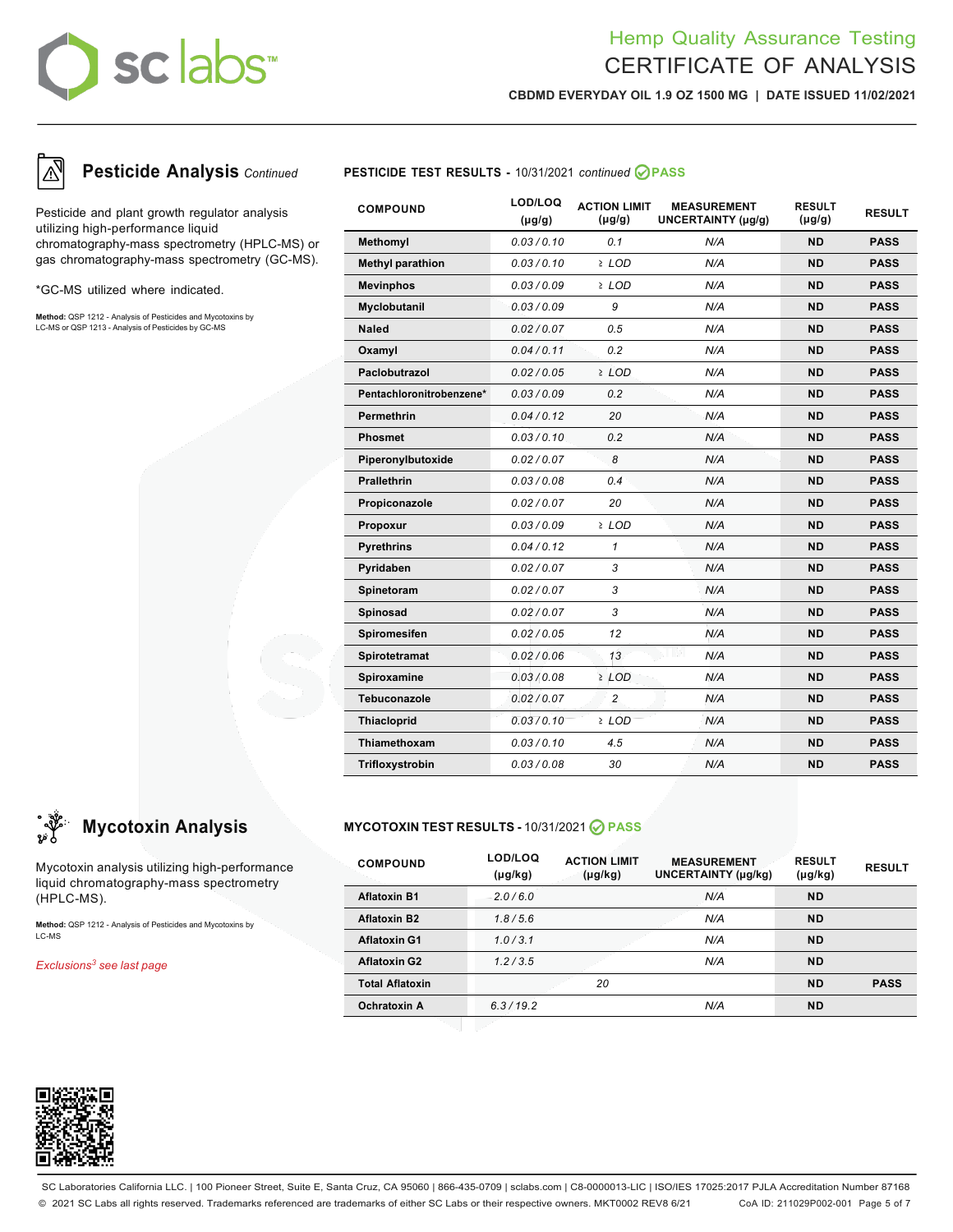# sclabs<sup>\*</sup>

# Hemp Quality Assurance Testing CERTIFICATE OF ANALYSIS

**CBDMD EVERYDAY OIL 1.9 OZ 1500 MG | DATE ISSUED 11/02/2021**



Residual Solvent analysis utilizing gas chromatography-mass spectrometry (GC-MS).

**Method:** QSP 1204 - Analysis of Residual Solvents by GC-MS

*Exclusions4 see last page*



Heavy metal analysis utilizing inductively coupled plasma-mass spectrometry (ICP-MS).

**Method:** QSP 1160 - Analysis of Heavy Metals by ICP-MS

# **Microbiology Analysis**

PCR AND PLATING

Analysis conducted by polymerase chain reaction (PCR) and fluorescence detection of microbiological contaminants.

**Method:** QSP 1221 - Analysis of Microbiological Contaminants



## **Residual Solvents Analysis RESIDUAL SOLVENTS TEST RESULTS -** 11/01/2021 **PASS**

| <b>COMPOUND</b>           | LOD/LOQ<br>$(\mu g/g)$ | <b>ACTION LIMIT</b><br>$(\mu g/g)$ | <b>MEASUREMENT</b><br><b>UNCERTAINTY (µg/g)</b> | <b>RESULT</b><br>$(\mu g/g)$ | <b>RESULT</b> |
|---------------------------|------------------------|------------------------------------|-------------------------------------------------|------------------------------|---------------|
| Propane                   | 10/20                  | 5000                               | N/A                                             | <b>ND</b>                    | <b>PASS</b>   |
| <b>Butane</b>             | 10/50                  | 5000                               | N/A                                             | <b>ND</b>                    | <b>PASS</b>   |
| Pentane                   | 20/50                  | 5000                               | N/A                                             | <b>ND</b>                    | <b>PASS</b>   |
| Hexane                    | 2/5                    | 290                                | N/A                                             | <b>ND</b>                    | <b>PASS</b>   |
| Heptane                   | 20/60                  | 5000                               | N/A                                             | <b>ND</b>                    | <b>PASS</b>   |
| <b>Benzene</b>            | 0.03/0.09              | 1                                  | N/A                                             | <b>ND</b>                    | <b>PASS</b>   |
| <b>Toluene</b>            | 7/21                   | 890                                | N/A                                             | <b>ND</b>                    | <b>PASS</b>   |
| <b>Total Xylenes</b>      | 50/160                 | 2170                               | N/A                                             | <b>ND</b>                    | <b>PASS</b>   |
| <b>Methanol</b>           | 50/200                 | 3000                               | N/A                                             | <b>ND</b>                    | <b>PASS</b>   |
| Ethanol                   | 20/50                  |                                    | N/A                                             | <b>ND</b>                    |               |
| <b>Isopropyl Alcohol</b>  | 10/40                  |                                    | N/A                                             | <b>ND</b>                    |               |
| Acetone                   | 20/50                  | 5000                               | N/A                                             | <b>ND</b>                    | <b>PASS</b>   |
| <b>Ethyl ether</b>        | 20/50                  | 5000                               | N/A                                             | <b>ND</b>                    | <b>PASS</b>   |
| <b>Ethylene Oxide</b>     | 0.3/0.8                | $\mathbf{1}$                       | N/A                                             | <b>ND</b>                    | <b>PASS</b>   |
| <b>Ethyl acetate</b>      | 20/60                  | 5000                               | N/A                                             | <b>ND</b>                    | <b>PASS</b>   |
| Chloroform                | 0.1/0.2                | $\mathbf{1}$                       | N/A                                             | <b>ND</b>                    | <b>PASS</b>   |
| <b>Methylene chloride</b> | 0.3/0.9                | 1                                  | N/A                                             | <b>ND</b>                    | <b>PASS</b>   |
| Trichloroethylene         | 0.1/0.3                | $\mathbf{1}$                       | N/A                                             | <b>ND</b>                    | <b>PASS</b>   |
| 1,2-Dichloroethane        | 0.05/0.1               | 1                                  | N/A                                             | <b>ND</b>                    | <b>PASS</b>   |
| <b>Acetonitrile</b>       | 2/7                    | 410                                | N/A                                             | <b>ND</b>                    | <b>PASS</b>   |

## **Heavy Metals Analysis HEAVY METALS TEST RESULTS -** 10/30/2021 **PASS**

| <b>COMPOUND</b> | LOD/LOQ<br>$(\mu g/g)$ | <b>ACTION LIMIT</b><br>$(\mu g/g)$ | <b>MEASUREMENT</b><br>UNCERTAINTY (µq/q) | <b>RESULT</b><br>$(\mu g/g)$ | <b>RESULT</b> |
|-----------------|------------------------|------------------------------------|------------------------------------------|------------------------------|---------------|
| <b>Arsenic</b>  | 0.02/0.1               | 0.42                               | N/A                                      | <b>ND</b>                    | <b>PASS</b>   |
| Cadmium         | 0.02/0.05              | 0.27                               | N/A                                      | <b>ND</b>                    | <b>PASS</b>   |
| Lead            | 0.04/0.1               | 0.5                                | N/A                                      | <b>ND</b>                    | <b>PASS</b>   |
| <b>Mercury</b>  | 0.002/0.01             | 0.4                                | N/A                                      | <b>ND</b>                    | <b>PASS</b>   |

### **MICROBIOLOGY TEST RESULTS (PCR) -** 11/02/2021 **PASS**

| <b>COMPOUND</b>                        | <b>ACTION LIMIT</b> |           | <b>RESULT</b> |
|----------------------------------------|---------------------|-----------|---------------|
| Shiga toxin-producing Escherichia coli | Not Detected in 1q  | <b>ND</b> | <b>PASS</b>   |
| Salmonella spp.                        | Not Detected in 1q  | <b>ND</b> | <b>PASS</b>   |
| Listeria monocytogenes                 | Not Detected in 1q  | <b>ND</b> | <b>PASS</b>   |

SC Laboratories California LLC. | 100 Pioneer Street, Suite E, Santa Cruz, CA 95060 | 866-435-0709 | sclabs.com | C8-0000013-LIC | ISO/IES 17025:2017 PJLA Accreditation Number 87168 © 2021 SC Labs all rights reserved. Trademarks referenced are trademarks of either SC Labs or their respective owners. MKT0002 REV8 6/21 CoA ID: 211029P002-001 Page 6 of 7